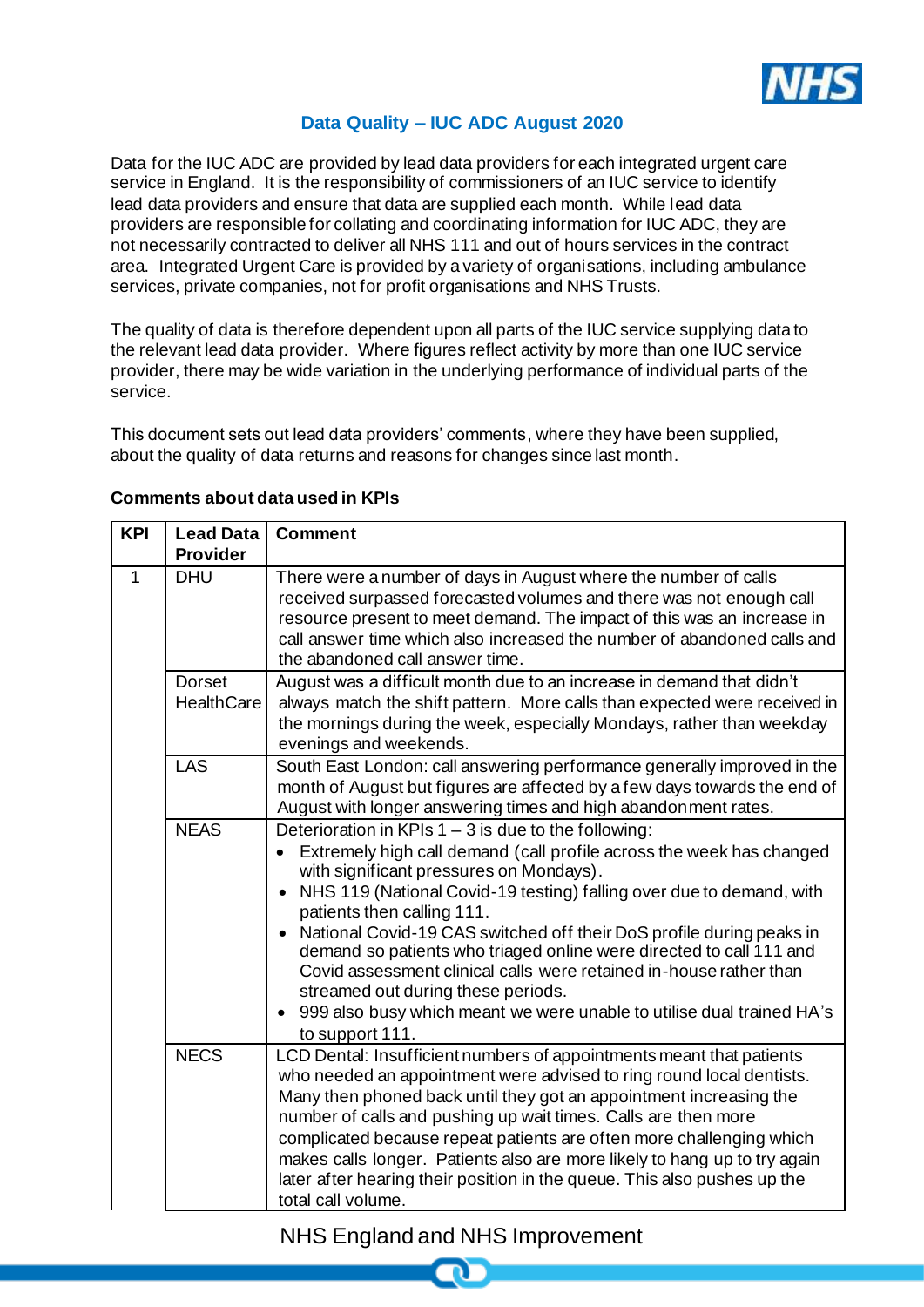|   | <b>NWAS</b><br><b>SCAS</b>         | Service level performance in August was affected by the following factors:<br>Increased call volumes.<br>Covid - rising cases in Bolton plus an outbreak declared at<br>Middlebrook causing significant staff loss, in particular staff identified<br>by NWAS Track and Trace needing to isolate following contact with<br>positive cases on site.<br>New SPMS System - Cleric training delivered to all call handling staff<br>(600+) throughout August ahead of go live on the 16 <sup>th</sup> September. This<br>meant large groups being taken offline nearly every day in July and<br>August.<br>111 First - Huge recruitment programme to prepare for the national go<br>live of 111 First on 1 <sup>st</sup> December impacted on front line resources in<br>the form of training support and preceptors to support new starters<br>once they are out of training.<br>Service levels affected by increase in in-hours calls rather than OOH. |
|---|------------------------------------|------------------------------------------------------------------------------------------------------------------------------------------------------------------------------------------------------------------------------------------------------------------------------------------------------------------------------------------------------------------------------------------------------------------------------------------------------------------------------------------------------------------------------------------------------------------------------------------------------------------------------------------------------------------------------------------------------------------------------------------------------------------------------------------------------------------------------------------------------------------------------------------------------------------------------------------------------|
|   | <b>WMAS</b>                        | Demand in August was higher than expected.                                                                                                                                                                                                                                                                                                                                                                                                                                                                                                                                                                                                                                                                                                                                                                                                                                                                                                           |
| 2 | <b>DHU</b>                         | See comment re KPI 1.                                                                                                                                                                                                                                                                                                                                                                                                                                                                                                                                                                                                                                                                                                                                                                                                                                                                                                                                |
|   | <b>Dorset</b><br><b>HealthCare</b> | August was a difficult month due to an increase in demand that didn't<br>always match the shift pattern. More calls than expected were received in<br>the mornings during the week, especially Mondays, rather than weekday<br>evenings and weekends.                                                                                                                                                                                                                                                                                                                                                                                                                                                                                                                                                                                                                                                                                                |
|   | <b>LAS</b>                         | South East London: see comment re KPI 1.                                                                                                                                                                                                                                                                                                                                                                                                                                                                                                                                                                                                                                                                                                                                                                                                                                                                                                             |
|   | <b>NEAS</b>                        | See comment re KPI 1.                                                                                                                                                                                                                                                                                                                                                                                                                                                                                                                                                                                                                                                                                                                                                                                                                                                                                                                                |
|   | <b>NECS</b>                        | See comment re KPI 1.                                                                                                                                                                                                                                                                                                                                                                                                                                                                                                                                                                                                                                                                                                                                                                                                                                                                                                                                |
|   | <b>NWAS</b>                        | See comment re KPI 1.                                                                                                                                                                                                                                                                                                                                                                                                                                                                                                                                                                                                                                                                                                                                                                                                                                                                                                                                |
|   | <b>SCAS</b>                        | See comment re KPI 1.                                                                                                                                                                                                                                                                                                                                                                                                                                                                                                                                                                                                                                                                                                                                                                                                                                                                                                                                |
|   | <b>WMAS</b>                        | See comment re KPI 1.                                                                                                                                                                                                                                                                                                                                                                                                                                                                                                                                                                                                                                                                                                                                                                                                                                                                                                                                |
| 3 | Devon<br><b>Doctors</b>            | Somerset: Decrease due to clinical staff shortages.                                                                                                                                                                                                                                                                                                                                                                                                                                                                                                                                                                                                                                                                                                                                                                                                                                                                                                  |
|   | <b>DHU</b>                         | All contract areas across DHU saw a fall in KPI 3 in August when<br>compared to the previous month. There has been an increase in the<br>number of calls offered a clinician call back compared to the previous<br>month although there has not been an equal increase in volume where the<br>clinician call back occurred within 10 minutes. It is probable that this is a<br>knock-on effect of an increase in call volumes as COVID related cases<br>began to increase again.                                                                                                                                                                                                                                                                                                                                                                                                                                                                     |
|   | <b>IC24</b>                        | Call-backs increased in line with increased activity from Covid.                                                                                                                                                                                                                                                                                                                                                                                                                                                                                                                                                                                                                                                                                                                                                                                                                                                                                     |
|   | <b>LAS</b>                         | Operating a minimum call back of 15 mins rather than 10 mins across both<br>contract areas, plus the clinical queue was struggling due to increased<br>demand for revalidation of all ED cases.                                                                                                                                                                                                                                                                                                                                                                                                                                                                                                                                                                                                                                                                                                                                                      |
|   | <b>LCW</b>                         | Decrease this month reflects increased COVID activity plus impact of 111<br>First. Call volumes due to the initiative 111 First were expected to<br>increase by 20% over the baseline but in August we were experiencing up<br>to 40% over.                                                                                                                                                                                                                                                                                                                                                                                                                                                                                                                                                                                                                                                                                                          |
|   | <b>NEAS</b>                        | See comment re KPI 1.                                                                                                                                                                                                                                                                                                                                                                                                                                                                                                                                                                                                                                                                                                                                                                                                                                                                                                                                |
|   | <b>WMAS</b>                        | Demand in August was higher than expected so resources struggled to<br>meet demand.                                                                                                                                                                                                                                                                                                                                                                                                                                                                                                                                                                                                                                                                                                                                                                                                                                                                  |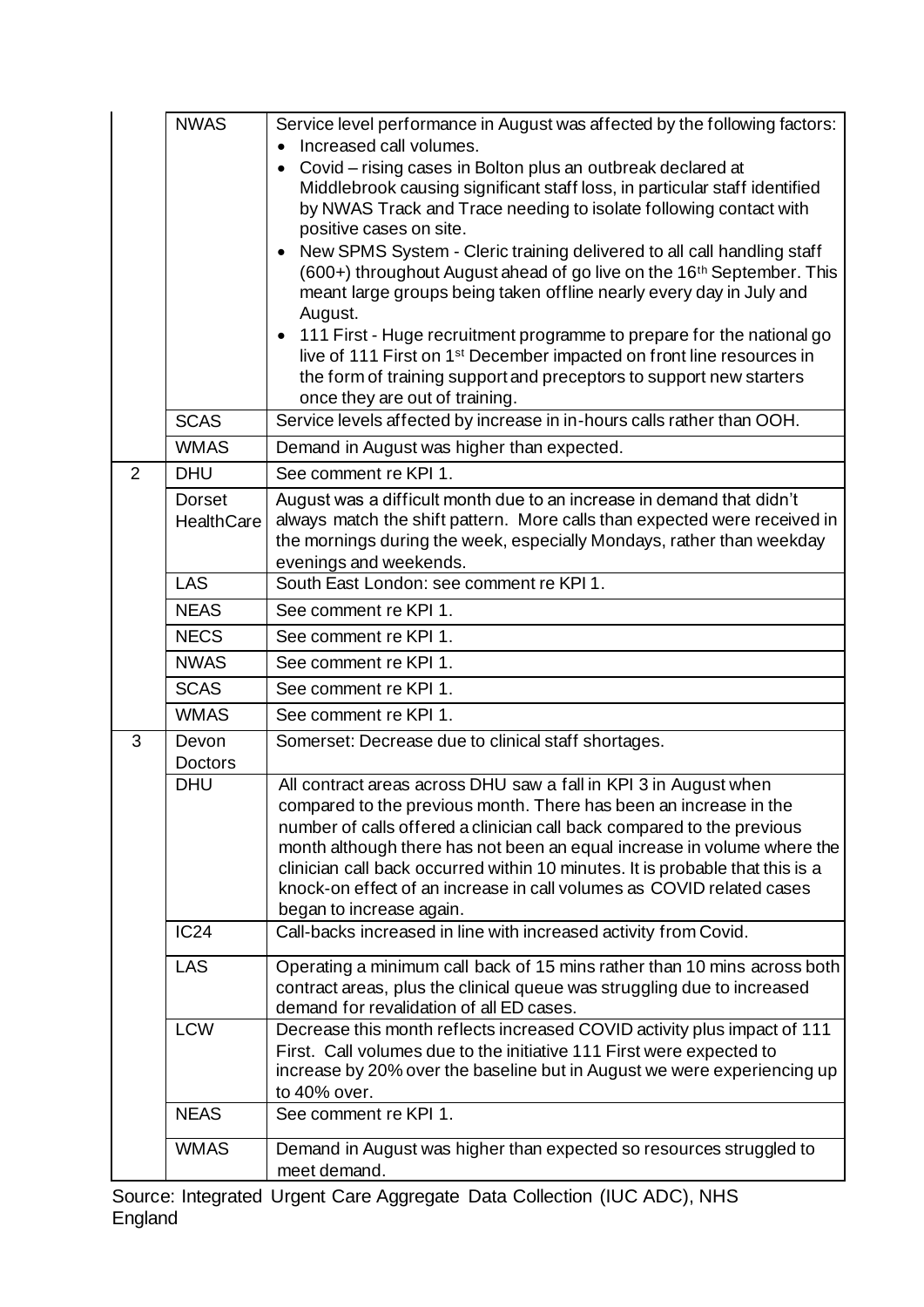| $\overline{4}$ | All         | Reporting of the component figures of this KPI have been affected by the<br>DoS recategorization of GP Extended Hours services on 29 Jun 2020 to<br>'GP Access Hubs'.                                                                                                                                                                                                                         |
|----------------|-------------|-----------------------------------------------------------------------------------------------------------------------------------------------------------------------------------------------------------------------------------------------------------------------------------------------------------------------------------------------------------------------------------------------|
|                | <b>DHU</b>  | LINCS: Fall appears to be due to no direct bookings into OOH PCC<br>Spalding in August whereas direct bookings were made in July. There was<br>also a noticeable drop in the number of direct bookings made into<br>Stamford.<br>LEICESTER: The number of direct bookings into IUC Treatment Centres                                                                                          |
|                |             | remains similar to the previous month although there was a large increase<br>in the number of referrals without a direct booking in August. This increase<br>in IUC TC referrals is largely made up of an increase into GP Clinical<br>Navigation Hubs.                                                                                                                                       |
|                | <b>IC24</b> | Bookings into IUCs increasing with the update of direct appointment<br>bookings within the service; more providers onboarding day by day.                                                                                                                                                                                                                                                     |
|                | <b>LCW</b>  | North Central London: Drive to increase bookings to GP Extended hours<br>hubs has not been picked up due to ADC reporting suite returning zero for<br>data items 109 and 110.                                                                                                                                                                                                                 |
|                | <b>NECS</b> | Zero return for numerator item 109 reflects DoS recategorization of GP<br>Extended Hours services on 29-Jun-2020 to 'GP Access Hubs'. These are<br>now grouped under Item 111, 'DoS selections - IUC Treatment Centre' in<br>accordance with the ADC spec.                                                                                                                                    |
| 5              | <b>DHU</b>  | Lincs and Notts: There were month-on-month increases in referrals into<br>UTC over the previous few months starting April and an increase in the<br>number of UTC direct bookings over the same period. Growth in bookings<br>has not increased at the same rate as referrals without a direct booking<br>therefore causing a continuing fall in the % of referrals with a direct<br>booking. |
|                | <b>IC24</b> | Bookings into UTCs increasing with the update of direct appointment<br>bookings within the service; more providers onboarding day by day.                                                                                                                                                                                                                                                     |
|                | LAS         | North East London: decrease is because NEL now deals with more out of<br>area UTC cases referred - about 45% of Item 113 was out of area referred<br>using the DoS with no appointment slots available to LAS as they are non-<br>LAS commissioned UTC services.                                                                                                                              |
|                | <b>LCW</b>  | North Central London: Decrease is due to a drive to increase bookings to<br>GP Extended hours hubs. (Data items 109 and 110 should reflect this but<br>the ADC reporting suite is returning zero.)                                                                                                                                                                                            |
| 6              | LAS         | LAS facing a shortage in CDSS clinicians which may explain why some<br>Ambulance referrals were sent unvalidated.                                                                                                                                                                                                                                                                             |
|                | <b>NEAS</b> | KPI affected by clinicians having to prioritise higher acuity calls.<br>Furthermore, clinical capacity reduced every time the National Covid-19<br>CAS DoS profile was switched off.                                                                                                                                                                                                          |
| $\overline{7}$ | <b>DHU</b>  | The query that sits behind the ADC report failed to pull through ED<br>revalidations for all dates in August.                                                                                                                                                                                                                                                                                 |
|                | <b>LCW</b>  | North Central London: Increase is because the London validation target is<br>now 85%.                                                                                                                                                                                                                                                                                                         |
| 8 & 9          | <b>LCW</b>  | Denominators subject to revision - known double-counting issue in<br>numbers of triaged calls.                                                                                                                                                                                                                                                                                                |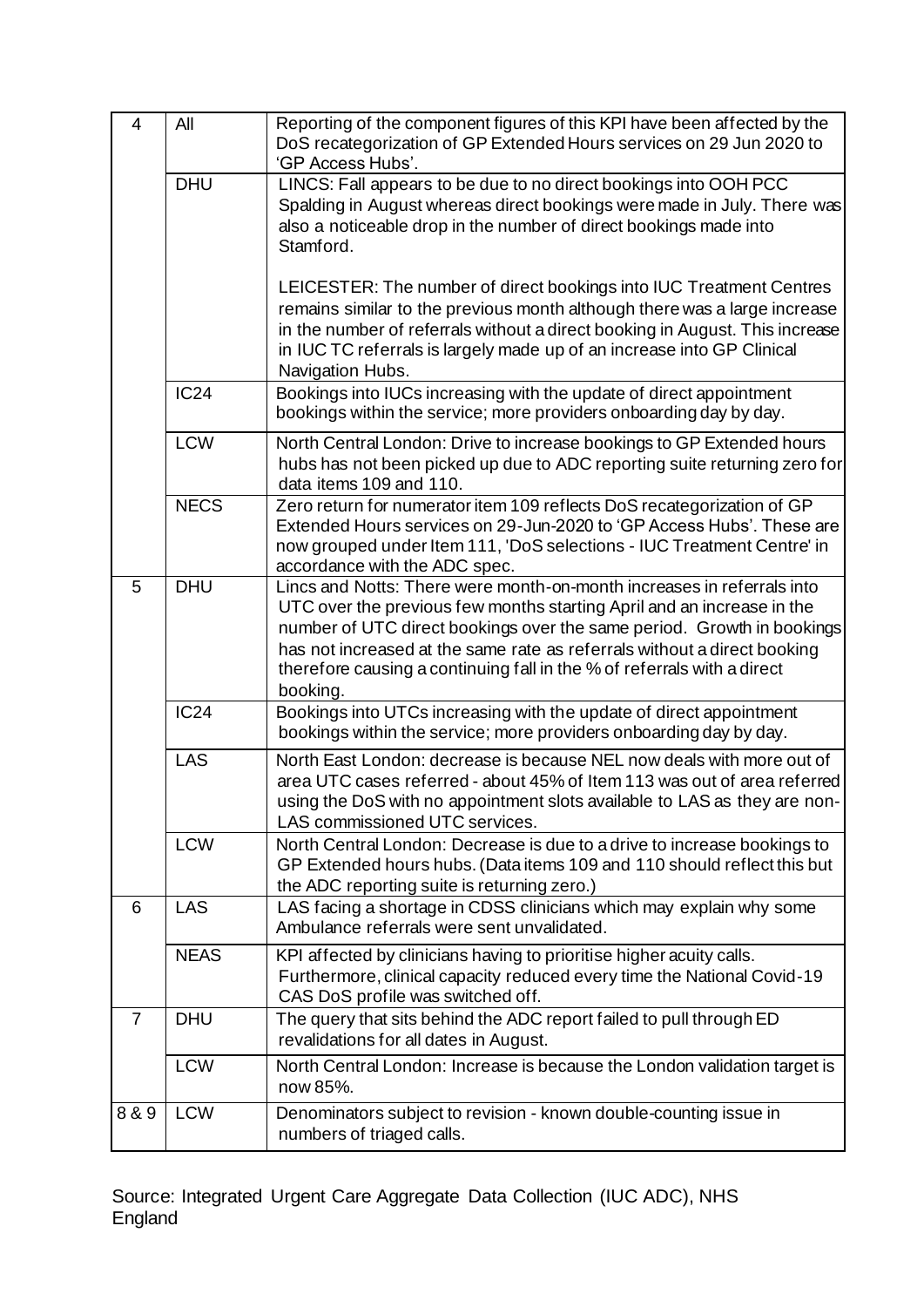| 12 | LCW         | Denominator subject to revision - known double-counting issue in numbers<br>of triaged calls. |
|----|-------------|-----------------------------------------------------------------------------------------------|
| 15 | LCW         | Denominator subject to revision - known double-counting issue in numbers<br>of triaged calls. |
|    | <b>NECS</b> | LCD Clinical assessments not yet included in figures.                                         |

## **Comments about other data items**

| <b>Data</b><br>Item | <b>Lead Data</b><br><b>Provider</b> | <b>Comment</b>                                                                                                                                                                                                                                                                                                                                                                    |
|---------------------|-------------------------------------|-----------------------------------------------------------------------------------------------------------------------------------------------------------------------------------------------------------------------------------------------------------------------------------------------------------------------------------------------------------------------------------|
| 4 to 8              | <b>SCAS</b>                         | Pro-rata Calls answered by Calls Triaged by Skillset.                                                                                                                                                                                                                                                                                                                             |
| 7 & 8               | <b>NWAS</b>                         | No other staff type answers front end calls.                                                                                                                                                                                                                                                                                                                                      |
| 9                   | <b>NWAS</b>                         | We do not receive ambulance calls.                                                                                                                                                                                                                                                                                                                                                |
| 10                  | <b>NWAS</b>                         | IUC(CAS) unknown, not recorded.                                                                                                                                                                                                                                                                                                                                                   |
| 11                  | <b>NWAS</b>                         | We do not count unscheduled IUC attendances.                                                                                                                                                                                                                                                                                                                                      |
| 14 to 16            | <b>NECS</b>                         | LCD Dental do not have the ability to breakdown calls Q014-Q016.                                                                                                                                                                                                                                                                                                                  |
| 17                  | Care UK                             | This month far and above the number of expected calls were taken<br>due to the coronavirus issue, particularly calls from people who were<br>unable to book tests online or via 119 or those requiring symptom<br>management advice. The impact resulted in 248% of expected<br>volume for this time of year.                                                                     |
|                     | Devon<br><b>Doctors</b>             | Devon: Surge in calls received not matched by staffing levels.                                                                                                                                                                                                                                                                                                                    |
|                     | <b>DHU</b>                          | See comment re KPI 1.                                                                                                                                                                                                                                                                                                                                                             |
|                     | <b>NECS</b>                         | LCD Dental: We had more calls during the peak of Covid as dentists<br>were generally seeing fewer patients than normal and call volumes<br>have decreased since patients have been able to see their own<br>dentists more easily. Variations in staffing levels can also contribute to<br>call answer times and call volumes naturally fluctuate particularly over<br>the summer. |
| 18                  | Care UK                             | Comment re item 17 applies.                                                                                                                                                                                                                                                                                                                                                       |
|                     | Devon<br><b>Doctors</b>             | Devon: Surge in calls received not matched by staffing levels.                                                                                                                                                                                                                                                                                                                    |
|                     | <b>DHU</b>                          | See comment re KPI 1.                                                                                                                                                                                                                                                                                                                                                             |
| 22                  | <b>DHU</b>                          | NORTHANTS: Drop from July to August is a result of an error in the<br>script that ran the July report which resulted in some duplication prior<br>to aggregation. This error has now been fixed.                                                                                                                                                                                  |
|                     | Devon<br><b>Doctors</b>             | Somerset/Devon: Increases due to clinical staff shortages.                                                                                                                                                                                                                                                                                                                        |
| 24-29               | <b>LCW</b>                          | Known double-counting issue in numbers of triaged calls. Data<br>subject to revision.                                                                                                                                                                                                                                                                                             |
| 29                  | <b>NWAS</b>                         | No other distinguishable staff type.                                                                                                                                                                                                                                                                                                                                              |
| 31 to 33            | <b>NWAS</b>                         | Staff types not available at NWAS111.                                                                                                                                                                                                                                                                                                                                             |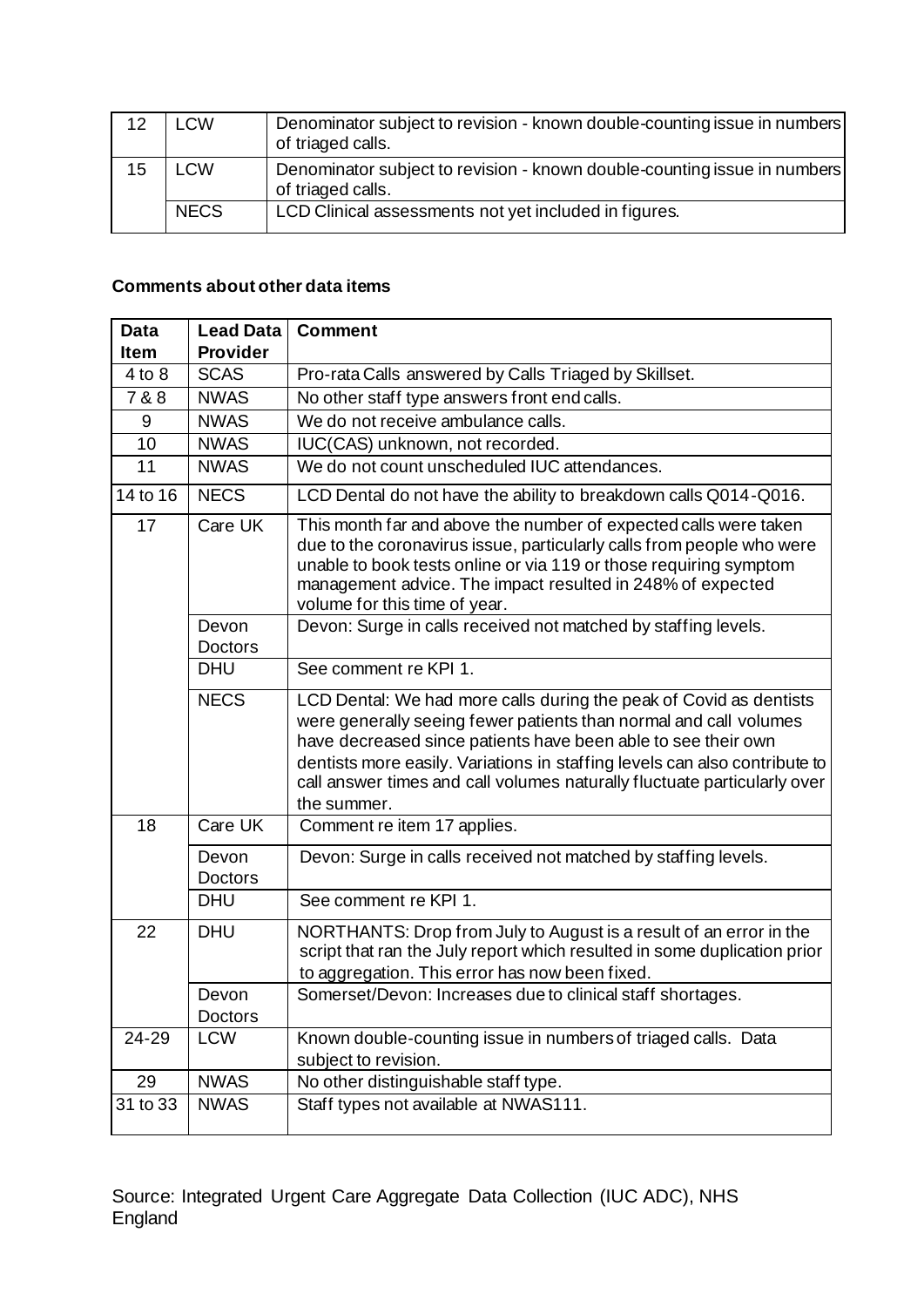| 32                       | <b>NECS</b>             | LCD GPOOH: Change since last month is due to changes in<br>locum/agency staff types covering shifts and to the large case volume<br>this month. Also, more accurate staffing list has led to variance<br>between Nurses and ANPs (Q32 and Q34) this month.                                                                                                                                                                                                                                                           |
|--------------------------|-------------------------|----------------------------------------------------------------------------------------------------------------------------------------------------------------------------------------------------------------------------------------------------------------------------------------------------------------------------------------------------------------------------------------------------------------------------------------------------------------------------------------------------------------------|
|                          | <b>SCAS</b>             | SCAS has no ANP.                                                                                                                                                                                                                                                                                                                                                                                                                                                                                                     |
| 34                       | <b>NECS</b>             | See item 32 for comment about variance between two items this<br>month.                                                                                                                                                                                                                                                                                                                                                                                                                                              |
|                          | <b>NWAS</b>             | Includes estimates for clinical contacts relating to external clinicians /<br>referrals. Estimation - 19,359 known NWAS CA, 43,628 unknown.                                                                                                                                                                                                                                                                                                                                                                          |
| 35                       | <b>NWAS</b>             | Paramedic Staff type not distinguishable.                                                                                                                                                                                                                                                                                                                                                                                                                                                                            |
| 36                       | <b>NWAS</b>             | Staff type not available at NWAS111.                                                                                                                                                                                                                                                                                                                                                                                                                                                                                 |
| 37                       | <b>NWAS</b>             | Pharmacist Staff type not distinguishable.                                                                                                                                                                                                                                                                                                                                                                                                                                                                           |
| 38                       | <b>NWAS</b>             | MTS clinician at NWAS.                                                                                                                                                                                                                                                                                                                                                                                                                                                                                               |
| 42                       | <b>NWAS</b>             | Service not offered - Clinical advice is only given by a clinician.                                                                                                                                                                                                                                                                                                                                                                                                                                                  |
| 44                       | <b>IC24</b>             | Upwards trend reflects more SA's in the service and Covid activity.                                                                                                                                                                                                                                                                                                                                                                                                                                                  |
| 45-48                    | <b>NWAS</b>             | Relates to COVID SA activity.                                                                                                                                                                                                                                                                                                                                                                                                                                                                                        |
| 52                       | <b>NWAS</b>             | COVID SA's recommend pharmacist through triage.                                                                                                                                                                                                                                                                                                                                                                                                                                                                      |
| 55                       | <b>NWAS</b>             | COVID SA's recommend self-care through triage.                                                                                                                                                                                                                                                                                                                                                                                                                                                                       |
| 56                       | Devon<br><b>Doctors</b> | Somerset and Devon: Nil returns this month because the data<br>extraction query for items 54 (attend another service) and 56 (other<br>outcome) was previously pulling the same dx codes, hence double<br>counting. All historical submissions will be updated to reflect this<br>change.                                                                                                                                                                                                                            |
| 58                       | Devon<br>Doctors        | Somerset: Decrease this month is because the data extraction query<br>for items 58 (ED dispositions HA) and 71 (ED dispositions CA) was<br>previously pulling the same dx codes, hence double counting. All<br>historical submissions will be updated to reflect this change.                                                                                                                                                                                                                                        |
| 59                       | Devon<br><b>Doctors</b> | Somerset: Nil return this month is because the data extraction query<br>for items 59 (ED health advisor) and 72 (ED clinical advisor) was<br>previously pulling the same dx codes, hence double counting. All<br>historical submissions will be updated to reflect this change.                                                                                                                                                                                                                                      |
| 64                       | <b>NWAS</b>             | Increased demand due to COVID Pandemic.                                                                                                                                                                                                                                                                                                                                                                                                                                                                              |
| 87                       | <b>NECS</b>             | LCD GPOOH: taken as all PCC and HV cases, rest are all cases<br>closed over the phone after clinical triage. The split between clinician<br>types for triage is purely down to the rotas that are in place during the<br>month so will always fluctuate but predominantly we are a GP lead<br>service.<br>Overall August is usually a busy month as it includes the Bank<br>Holiday, so we expect to see an increase across the board. as we<br>have a whole extra day where we would offer appointments and visits. |
| 97 & 98                  | <b>NWAS</b>             | No feedback given on ambulance revalidation; information not<br>collected.                                                                                                                                                                                                                                                                                                                                                                                                                                           |
| 98                       | <b>NECS</b>             | Time is not captured by YAS or LCD.                                                                                                                                                                                                                                                                                                                                                                                                                                                                                  |
| 100 <sub>to</sub><br>101 | <b>NWAS</b>             | Information not collected.                                                                                                                                                                                                                                                                                                                                                                                                                                                                                           |